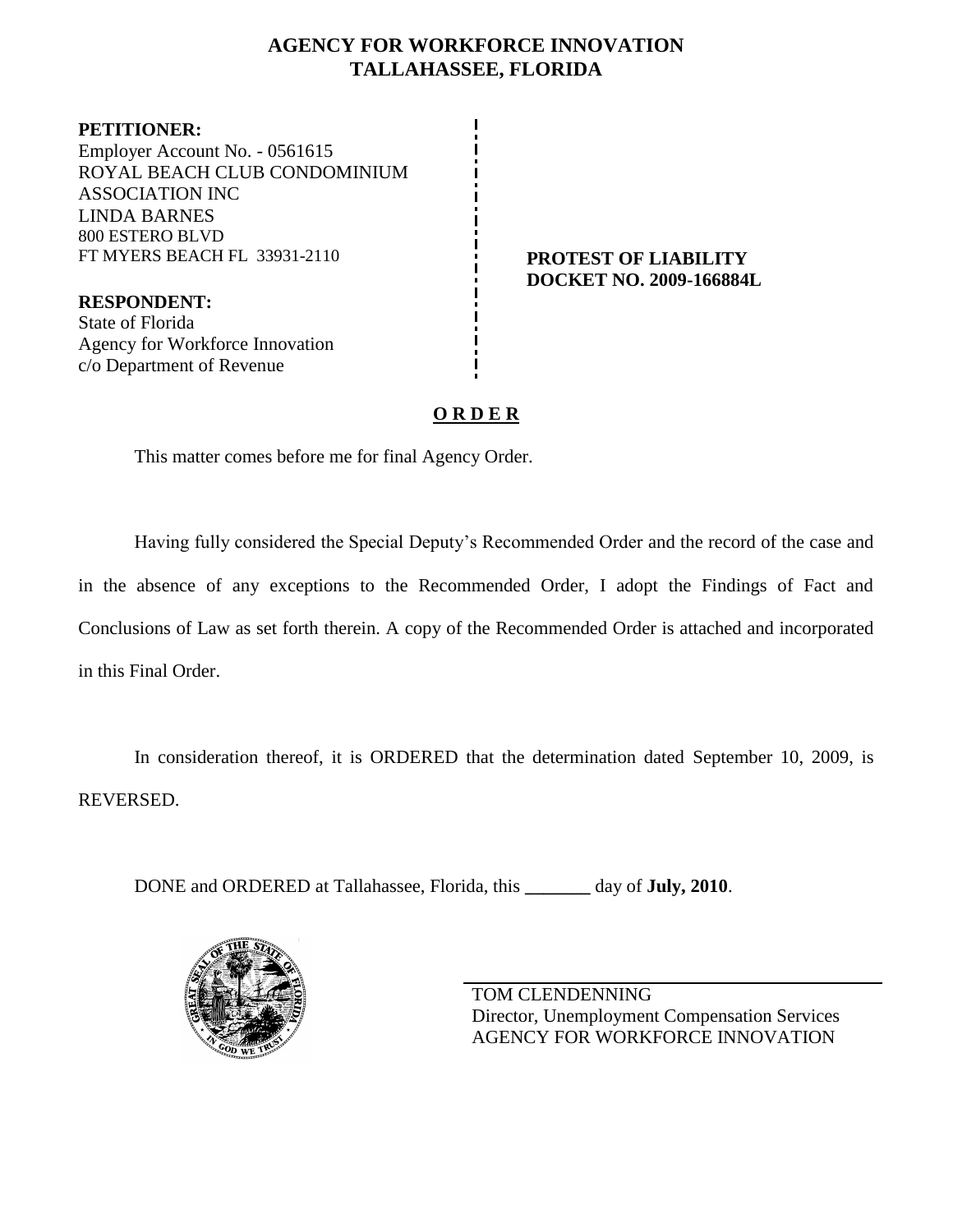MSC 345 CALDWELL BUILDING 107 EAST MADISON STREET TALLAHASSEE FL 32399-4143

### **PETITIONER:**

Employer Account No. - 0561615 ROYAL BEACH CLUB CONDOMINIUM ASSOCIATION INC LINDA BARNES 800 ESTERO BLVD FT MYERS BEACH FL 33931-2110

#### **PROTEST OF LIABILITY DOCKET NO. 2009-166884L**

**RESPONDENT:** State of Florida Agency for Workforce Innovation c/o Department of Revenue

# **RECOMMENDED ORDER OF SPECIAL DEPUTY**

TO: Director, Unemployment Compensation Services Agency for Workforce Innovation

This matter comes before the undersigned Special Deputy pursuant to the Petitioner's protest of the Respondent's determination dated September 10, 2009.

After due notice to the parties, a telephone hearing was held on April 13, 2010. The Petitioner, represented by the property manager, appeared and testified. The Respondent, represented by a Department of Revenue Tax Specialist II, appeared and testified. The Joined Party appeared and testified.

The record of the case, including the recording of the hearing and any exhibits submitted in evidence, is herewith transmitted. Proposed Findings of Fact and Conclusions of Law were not received.

### **Issue:**

Whether services performed for the Petitioner by the Joined Party working as a housekeeper/cleaner constitute insured employment, and if so, the effective date of liability, pursuant to Section 443.036(19), 443.036(21); 443.1216, Florida Statutes.

## **Findings of Fact:**

- 1. The Petitioner is an owners association for a 27 unit timeshare and condominium which was formed in approximately 1983. The Petitioner has two acknowledged employees, the property manager and the assistant manager.
- 2. The Petitioner cleans the units on a weekly basis if the units are occupied and also cleans each unit when it is vacated. The Petitioner uses individuals which the Petitioner considers to be independent contractors to clean the units. The cleaners are paid by the unit cleaned. The Petitioner has a rate schedule listing the amounts to be paid for each individual unit. The rates vary based on the size of the unit, the number of bathrooms, and whether the unit is carpeted.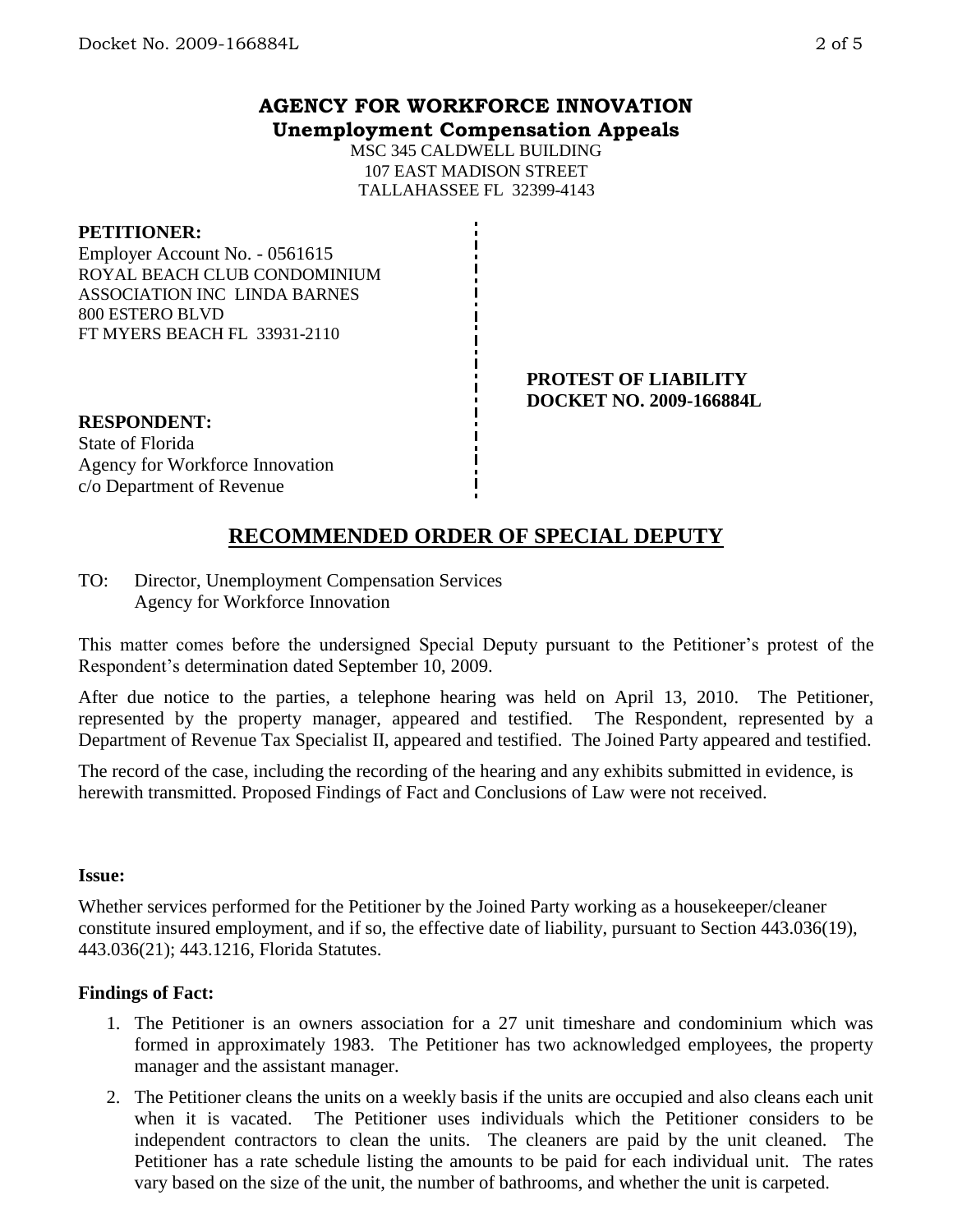- 3. The Joined Party is an individual with a history of employment in dental laboratories. In addition, the Joined Party has worked for approximately 27 years doing cleaning on a self employed basis. The Joined Party began performing services for the Petitioner as a cleaner in 1999. At that time the Joined Party signed an independent contractor agreement.
- 4. The work performed by the Joined Party did not require any special skill or knowledge. The Petitioner did not provide any training. The Petitioner provided the Joined Party with a list of what needed to done when cleaning each room.
- 5. The Petitioner notified the Joined Party and the other cleaners to call in on Thursdays to determine if work was available. The Joined Party had the right to decline any work without penalty. If the Joined Party declined to work or to clean a room, the Petitioner would then offer the work to another cleaner.
- 6. The Joined Party was free to do cleaning for others while working for the Petitioner and the Joined Party did so by cleaning private residences. The Joined Party was not required to personally perform the work. The Joined Party was free to hire others to perform the work for her. Occasionally, the Joined Party brought her father with her to assist with the cleaning.
- 7. The Petitioner provided all of the cleaning supplies that were needed to perform the work. Each room contained a vacuum cleaner and any other tools or equipment that was needed to perform the work. The Joined Party was not required to provide any supplies or tools to perform the work. The Joined Party did not have any expenses in connection with the work other than the expense of commuting to and from the Petitioner's property.
- 8. The Petitioner notified the Joined Party of when each unit needed to be completed based on the date and time the guests would be leaving or arriving. Check-out time was at 10 AM. The Joined Party determined what time to report for work based on the check-out times and the arrival times of the guests.
- 9. The Joined Party was not directly supervised. When the Joined Party completed each room she would give the Petitioner a sheet of paper showing that the room was completed. The Petitioner would spot check the rooms to ensure that they were cleaned properly. Occasionally, the Petitioner found minor things that were not cleaned to the Petitioner's satisfaction. On those occasions the Joined Party was required to return to the room to correct the problem.
- 10. The Petitioner generally paid the Joined Party on a weekly basis based on the units cleaned by the Joined Party during the week. The pay was based on the cleaning rate list established by the Petitioner, however, since the Joined Party did not have her own workers' compensation insurance coverage, the Petitioner deducted two or three dollars per unit as the cost of providing workers' compensation coverage for the Joined Party. No taxes were withheld from the pay. The Petitioner did not provide any fringe benefits such as health insurance, paid vacation, paid holidays, or bonuses.
- 11. At the end of each year the Petitioner reported the Joined Party's earnings to the Internal Revenue Service on Form 1099-MISC as nonemployee compensation. The Joined Party reported the income and paid tax as a self employed individual.
- 12. The Joined Party was separated from her full time employment in the dental laboratory and filed a claim for unemployment compensation benefits effective August 2, 2009. At that time she notified the unemployment compensation agency that she was continuing to work part time for the Petitioner as a self employed independent contractor.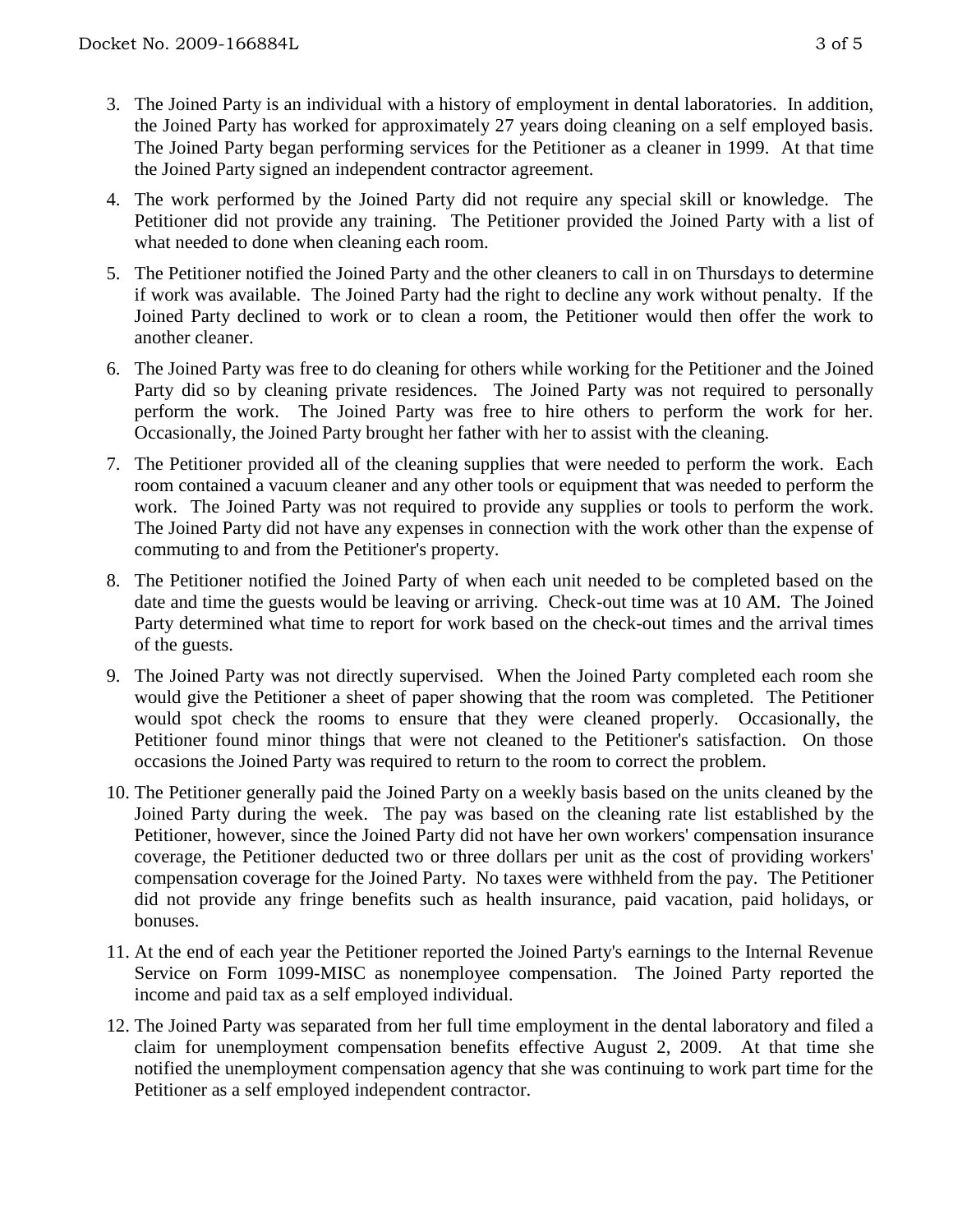## **Conclusions of Law:**

- 13. The issue in this case, whether services performed for the Petitioner constitute employment subject to the Florida Unemployment Compensation Law, is governed by Chapter 443, Florida Statutes. Section 443.1216(1)(a)2., Florida Statutes, provides that employment subject to the chapter includes service performed by individuals under the usual common law rules applicable in determining an employer-employee relationship.
- 14. The Supreme Court of the United States held that the term "usual common law rules" is to be used in a generic sense to mean the "standards developed by the courts through the years of adjudication." United States v. W.M. Webb, Inc., 397 U.S. 179 (1970).
- 15. The Supreme Court of Florida adopted and approved the tests in 1 Restatement of Law, Agency 2d Section 220 (1958), for use to determine if an employment relationship exists. See Cantor v. Cochran, 184 So.2d 173 (Fla. 1966); Miami Herald Publishing Co. v. Kendall, 88 So.2d 276 (Fla. 1956); Magarian v. Southern Fruit Distributors, 1 So.2d 858 (Fla. 1941); see also Kane Furniture Corp. v. R. Miranda, 506 So.2d 1061 (Fla. 2d DCA 1987).
- 16. Restatement of Law is a publication, prepared under the auspices of the American Law Institute, which explains the meaning of the law with regard to various court rulings. The Restatement sets forth a nonexclusive list of factors that are to be considered when judging whether a relationship is an employment relationship or an independent contractor relationship.
- 17. 1 Restatement of Law, Agency 2d Section 220 (1958) provides:
	- (1) A servant is a person employed to perform services for another and who, in the performance of the services, is subject to the other's control or right of control.
	- (2) The following matters of fact, among others, are to be considered:
		- (a) the extent of control which, by the agreement, the business may exercise over the details of the work;
		- (b) whether or not the one employed is engaged in a distinct occupation or business;
		- (c) the kind of occupation, with reference to whether, in the locality, the work is usually done under the direction of the employer or by a specialist without supervision;
		- (d) the skill required in the particular occupation;
		- (e) whether the employer or the worker supplies the instrumentalities, tools, and the place of work for the person doing the work;
		- (f) the length of time for which the person is employed;
		- (g) the method of payment, whether by the time or by the job;
		- (h) whether or not the work is a part of the regular business of the employer;
		- (i) whether or not the parties believe they are creating the relation of master and servant;
		- (j) whether the principal is or is not in business.
- 18. Comments in the **Restatement** explain that the word "servant" does not exclusively connote manual labor, and the word "employee" has largely replaced "servant" in statutes dealing with various aspects of the working relationship between two parties.
- 19. In Department of Health and Rehabilitative Services v. Department of Labor & Employment Security, 472 So.2d 1284 (Fla. 1<sup>st</sup> DCA 1985) the court confirmed that the factors listed in the Restatement are the proper factors to be considered in determining whether an employer-employee